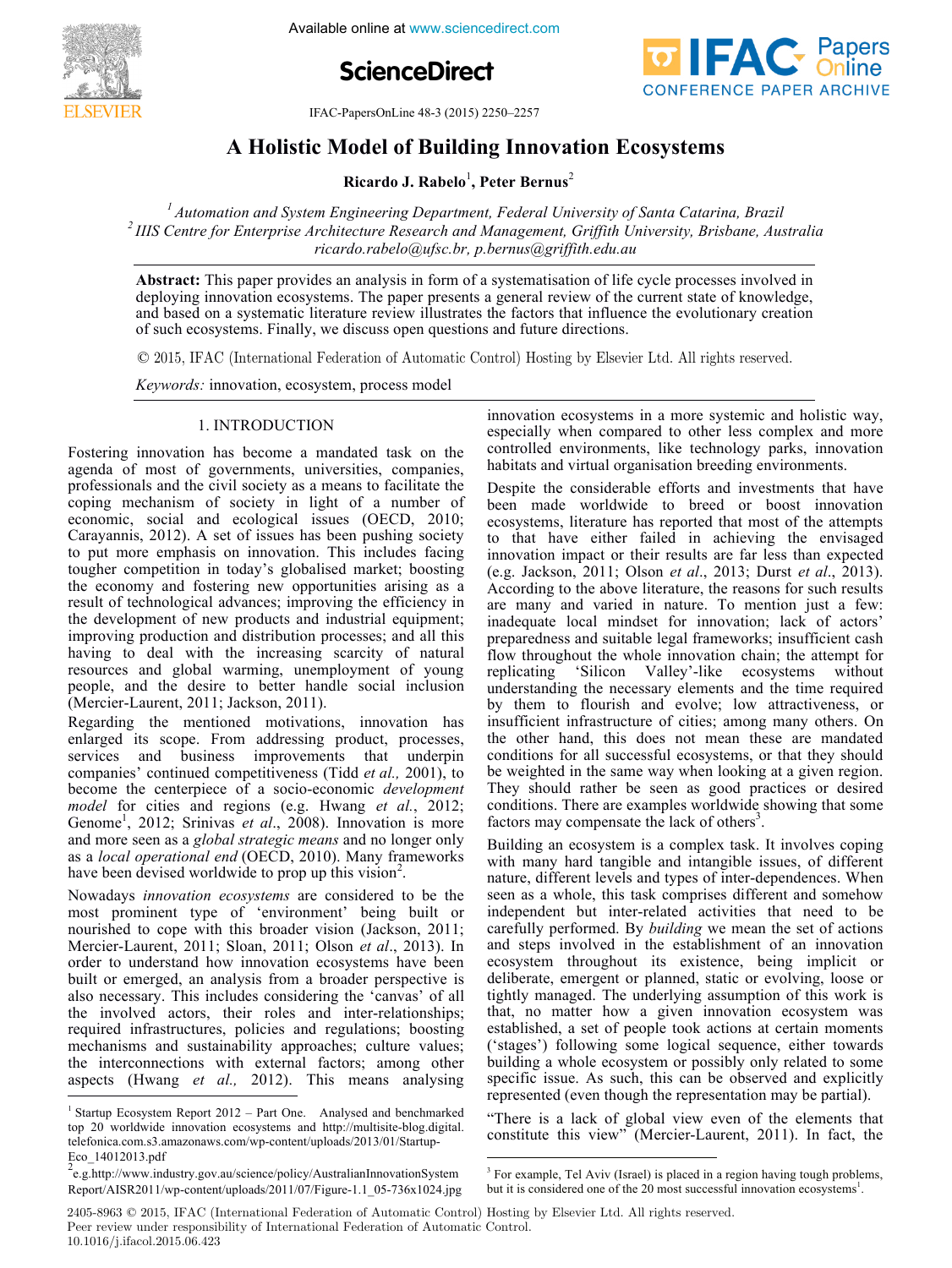analysis of literature revealed a lack of consensus about the required building stages, the processes used or would make more sense to be involved in each stage, in what sequence, considering: enablers, their typical inter-relations and outcomes, who are the main actors most likely to be most involved in each stage, and the cultural and social phenomena behind all of this. Reports have pointed out that there is no single recipe for successfully building innovation ecosystems. Most of the consulted works in the literature are actually focused on some specific stage. For example, articles on how to prepare different actors given each of their particularities; on how to analyse a region to better identify its business vocation; or on how to conduct the innovation process itself inside the ecosystem. This limitation is also valid for some research projects devoted to innovation<sup>4</sup>.

This paper presents a first attempt to systematise the phases and stages of ecosystem building, both more concretely and holistically, filling a gap in innovation research, contributing to the discussions of ecosystems' frameworks. The paper does not propose yet another approach for specific stages of development or a 'guide' to build innovation ecosystems. However, given a particular case, the model could be used by protagonist actors as a generic basis to assess what would be necessary when conceiving future ecosystems or intending to improve or transform an existing one.

The paper is structured as follows. Section 1 motivated the problem and depicted the research goal. Section 2 explains the research methodology. Section 3 discusses basic foundations of innovation ecosystems. Section 4 presents the identified ecosystem life cycle. Section 5 discusses open questions and challenges in the creation of innovation ecosystems. Section 6 provides some conclusions.

# 2. RESEARCH METHODOLOGY

This research aims at summarising and harmonising the findings of an extensive innovation literature about how existing innovation ecosystems have been created. The goal was to present a cohesive high level model of building an innovation ecosystem, and to learn from this synthesis.

This research qualifies as conceptual analytical work in Järvinen's taxonomy of research methods (Järvinen, 2004). We conducted a systematic literature review, analysed actions taken, lessons learned, and descriptions of practices written in individual reports about tens of existing ecosystems, as well as looked at roadmaps for future ones. Epistemologically, these findings represent regularities observed by a community of researchers studying innovation and that are here presented as 'processes'.

These processes were identified by a descriptive and *ex post facto* methodological procedure, combined with an inductive approach, trying to identify patterns of actions, relationships and common nature, further grouping and aggregating interrelated actions into *processes*, using a bottom-up approach.

In order to have a *starting* point for the identification of these processes and for their possible top-down presentation, we used concepts developed by the Collaborative Networks (CN) area (Camarinha-Matos *et al.,* 2007). CN offers useful foundations for analysing dynamic networks involving high

 $\overline{a}$ 

collaboration among disparate actors, which are intrinsic characteristics of innovation ecosystems.

To exemplify the bottom-up approach: given a set of described actions (sometimes using different terminologies), if they were considered similar, e.g., being generally related to the education and empowerment of human actors, then we included these into the logical process called '*ecosystem preparedness building*' (see Fig 1). This in turn was made part of the larger process '*Project*', as an adaptation of the "Creation" phase in the classical CN life cycle.

Processes here are not to be seen as classical 'business processes', but as an interrelated set of life cycle processes. They are an 'engineering-like' expression and logical abstraction from a multitude of concrete actions (social phenomena) usually explained by social sciences. These processes represent the result of an analysis, intending to promote an understanding of the actions performed throughout the history of ecosystems building.

The ontological stance of these processes is important to consider so as not to misunderstand the results: processes *exist* as a phenomenon, they are being performed, but they are analysed and treated from the observer's point of view. The involved actors may not have (nor necessarily need) an explicit representation, or may not be fully *aware* of them within the entire innovation ecosystem life cycle.

This allows the inclusion of processes into our model that are deliberately and explicitly planned, structured, managed and controlled; and of emergent, organically developed processes; or anything in between. This is paramount from the utility point of view, because there may be actions that one can take to enable the emergence of necessary processes, even if managed and prescribed processes are out of the question.

Regarding the validity of the results of this paper, this research relies on secondary data sources, rather than direct experience with reality. Also, we had to be careful when interpreting the meaning of findings in our literature survey, as different authors use different conceptual frameworks and disparate terminology. We therefore used the language (terminology) of two relevant international standards (ISO15704 and ISO15288, Enterprise Architecture and Systems Engineering respectively) in an attempt to present a coherent model of the processes involved in conceiving, creating and sustaining an innovation ecosystem. To achieve this goal, as a research framework, we use the concepts of Enterprise Architecture frameworks, concentrating on three aspects: the *entities involved* (the innovation ecosystem as a system of systems); their *life cycle processes (phases)*; and the *stages of evolution* in time where these life cycle processes are instantiated. The outcome is a detailed descriptive model of major life cycle processes, expressed in a condensed and conceptually coherent way.

# 3. FOUNDATIONS OF INNOVATION ECOSYSTEMS

Literature presents many definitions for what innovation is. E.g., OECD defines innovation as "the implementation of a new or significantly improved product (good or service), or process, a new marketing method, or a new organisational method in business practices, workplace organisation or external relations" (OECD, 1997). Tidd *et al.* (2001) define innovation as "a process of turning opportunity into new ideas and of putting these into widely used practice".

In terms of innovation ecosystems, the many definitions also vary in vision, scope and detail: "economic agents and economic relations as well as the non-economic parts, such as

<sup>4</sup> For example, the European projects *BIVEE, ComVantage, IMAGINE, CoVES, Laboranova* and *PLENT* (Cordis, http://cordis.europa.eu/projects/ home\_en.html) tackled innovation at different perspectives and levels, using different models, basically supporting the development of *products* within the manufacturing sector. Their focus is essentially on ecosystem operation (see section 4.4.II), but not on how to build innovation ecosystems.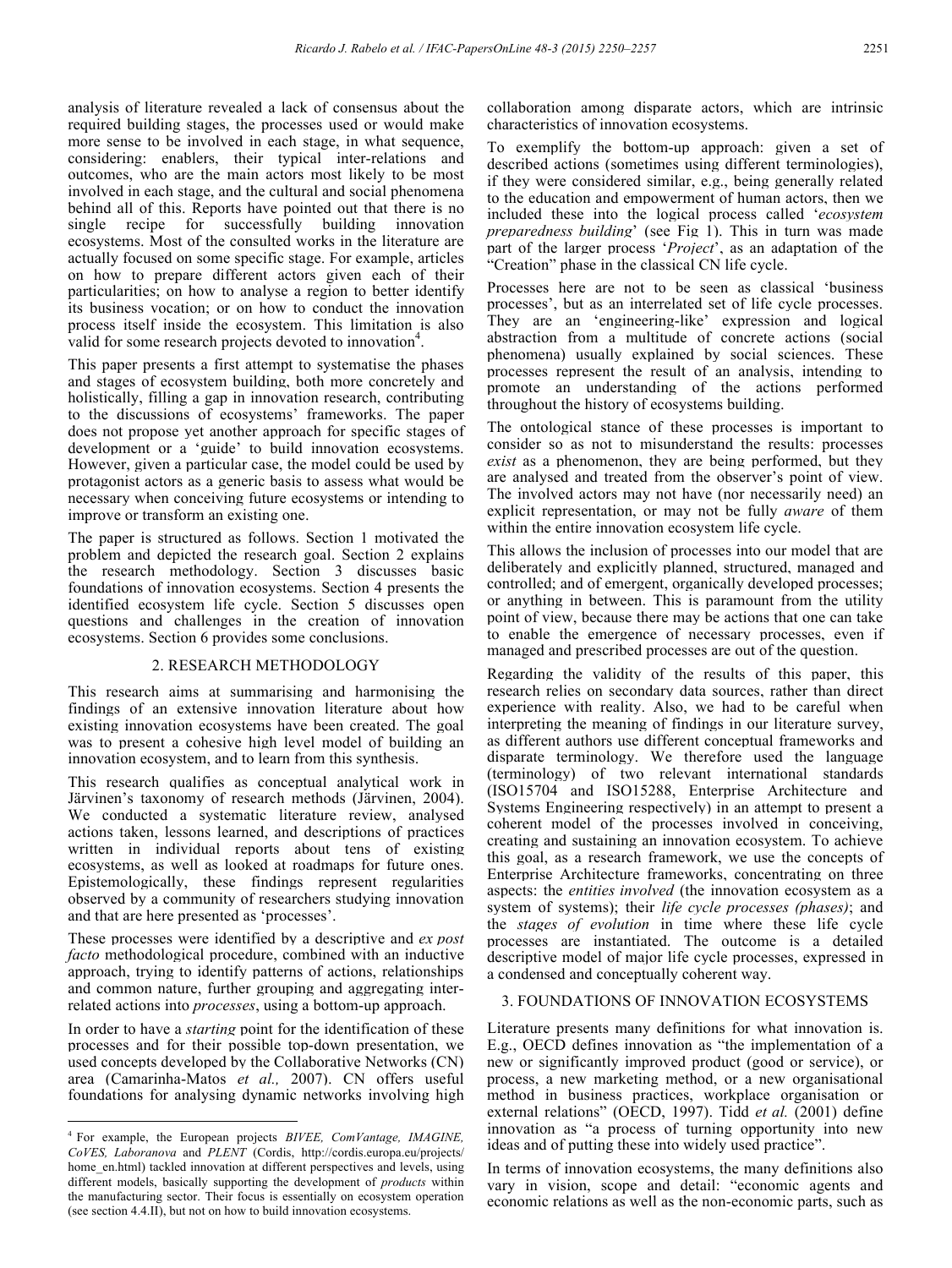technology, institutions, sociological interactions and the culture" (Mercan *et al.*, 2011); "creation of nets that provide mechanisms for goal-focused creation of new goods and services to rapidly evolving market needs, with multiple, autonomous and independent institutions and dispersed individuals for parallel innovation" (Durst *et al*., 2013).

Elements of an innovation ecosystem include (Hwang *et al.,* 2012; Durst *et al*., 2013; Mercier-Laurent, 2011; Jackson, 2011; Carayannis, 2012): *Actors* (all types of entities and their [social and economic] relations, playing various roles in and related to the innovation ecosystem); *Capital* (financial assets provided by some actors); *Infrastructure* (physical, technical conditions and general resources to support the ecosystem and the innovation developments "inside" of it); *Regulations* (laws and rules that frame the ecosystem functioning and innovation environment); *Knowledge* (existing supporting theoretical foundations, tacit and explicit, formal, informal and specialised knowledge that are used, generated (and eventually organised and managed), made available, and learned along the innovation value chain); *Ideas* (intentional thoughts that trigger innovation actions and around which the whole ecosystem works, also involving inventions and discoveries).

Three additional elements – but less tangible – impact the way the ecosystem operates: *interface, culture* and *architectural principles*. *Interface*: an ecosystem can be seen as an open environment composed of a collection of disparate entities organised in way to achieve economic and social operational and strategic goals. Each ecosystem's actor should have an "interface" (a channel) to interact with the other actors, including customers, stakeholders and civil society. This interaction should also consider the usual large heterogeneity of actors, so their cultures and idiosyncrasies.

*Culture*: this element has been considered nowadays as a key aspect, one of the most important ingredients for a successful innovation ecosystem (Hwang *et al.,* 2012; Mercier-Laurent, 2011; Olson et al.,  $2013^{11}$ ). It impacts the way each of the different ecosystem's actors performs, develops an innovation, solves conflicts and determines the rules to be used when they work together. Culture refers to the thoughts, customs and social behavior of a particular people or society, i.e. culture refers to the mindset of people and organisations that are combined to support and facilitate innovation initiatives and to solve related problems (Hwang *et al.,* 2012).

*Architectural Principles*: it refers to the way all mentioned ecosystems' elements are combined, orchestrated and the culture element is reflected upon them.

About the actors, the classical categorisation for them uses the triple, quadruple or quintuple helixes models (Carayannis *et al*., 2012). The innovation ecosystem's dynamics makes actors to assume multiple roles along the different stages of building the ecosystem and of developing of any particular innovation, also considering the eventual business models in place. Actors include (Carayannis *et al*., 2012; Durst *el al*., 2013; Hwang *et al.,* 2012): *government* (institutions that provide funding mechanisms and programs, regulations, policies and incentives); *universities* (educational and R&D institutions responsible for forming qualified people, boosting entrepreneurship and breeding future companies. They also include students and researchers); *industry* (companies and industrial associations that provide requirements, evaluate solutions, develop technologies and knowledge in their R&D departments as well as form qualified people via e.g. technical schools. They may also act as customers and funding entities); *supporting institutions*

(private or public organisations and independent professionals who provide specialised assistance and knowledge to the other actors involved in given innovations); *entrepreneurs* (students, researchers, professionals and industry people who own an idea, discovery or invention [incremental or disruptive] and want to transform that into something useful and/or commercialisable. In general terms, they use to be the main type of actor who the innovation ecosystem is directed to); *financial system* (banks, governments, angel investors, virtual capitalists, and industries providing mechanisms to fund various steps of ecosystem building and innovation); *customers* (people, companies, universities, banks, etc., who participate and influence some stages of an innovation initiative and can even become end-users of its outcomes); and *civil society* (individuals, NGOs associations, who create societal and environmental demands and requirements which in turn can deeply affect businesses and impact the innovation development. They may also act as customers).

# 4. THE ECOSYSTEM LIFE CYCLE

Building an innovation ecosystem involves the consideration of numerous and evolving elements required for creating the conditions to nourish, flourish and sustain innovation. Hwang *et al*. (2012) metaphorically subdivide the building of an innovation ecosystem into three major phases: *seed* (general preparation of actors, infrastructures, etc.), *cultivate* (support the innovation environment's growth), and *nourish* (sustain the conditions for the environment to operate and evolve). Similarly, Kaplan (2012) sees that as *connect, inspire* and *transform* phases, highlighting the importance of creating a rich environment where people can get together to innovate.

No matter the metaphoric or more technical terminologies adopted, a number of authors use this notion of phases to explain how innovation ecosystems emerge or are created. Phases are decoupled, inter-related and happen in a continuous evolving feedback cycle when seen as a technosocial system. Decoupled, as they have their own goals, methodologies, policies, resources, actors-roles and activities; inter-related, as they have some degrees of dependence from on to another in terms of providing qualified inputs/conditions to the other phases; evolving, as they have their own maturing path and time.

Many authors emphasise that an innovation ecosystem essentially relies on collaboration among disparate and independent actors forming a network-like structure (e.g. Bernstein, 1998; Camarinha-Matos *et al*., 2007; Berasategi *et al.,* 2011). As explained in section 2, this work uses foundations of Collaborative Networks area as a general basis to express more concretely the identified process involved in the generic life cycle building of an ecosystem (Fig. 1).

Very broadly, it starts with an analysis about which kind of ecosystem is desired (*Analysis*); the ecosystem is further designed and partners are prepared taken this analysis into account (*Project*); this is transformed into real infrastructures and populated with real actors (*Deployment*). Assuming that initial conditions have been established in the previous phases, innovation initiatives can start to take place within the environment so developed (*Execution*). The ecosystem and its evolution can be managed (*Sustenance*). Finally, the ecosystem may either end its activities, or have its mission and profile radically changed, which can require going back to some of previous phases (*Conclusion*).

Each phase is taken as a process, and each one has subprocesses (e.g., *Project* consists of *ecosystem design* and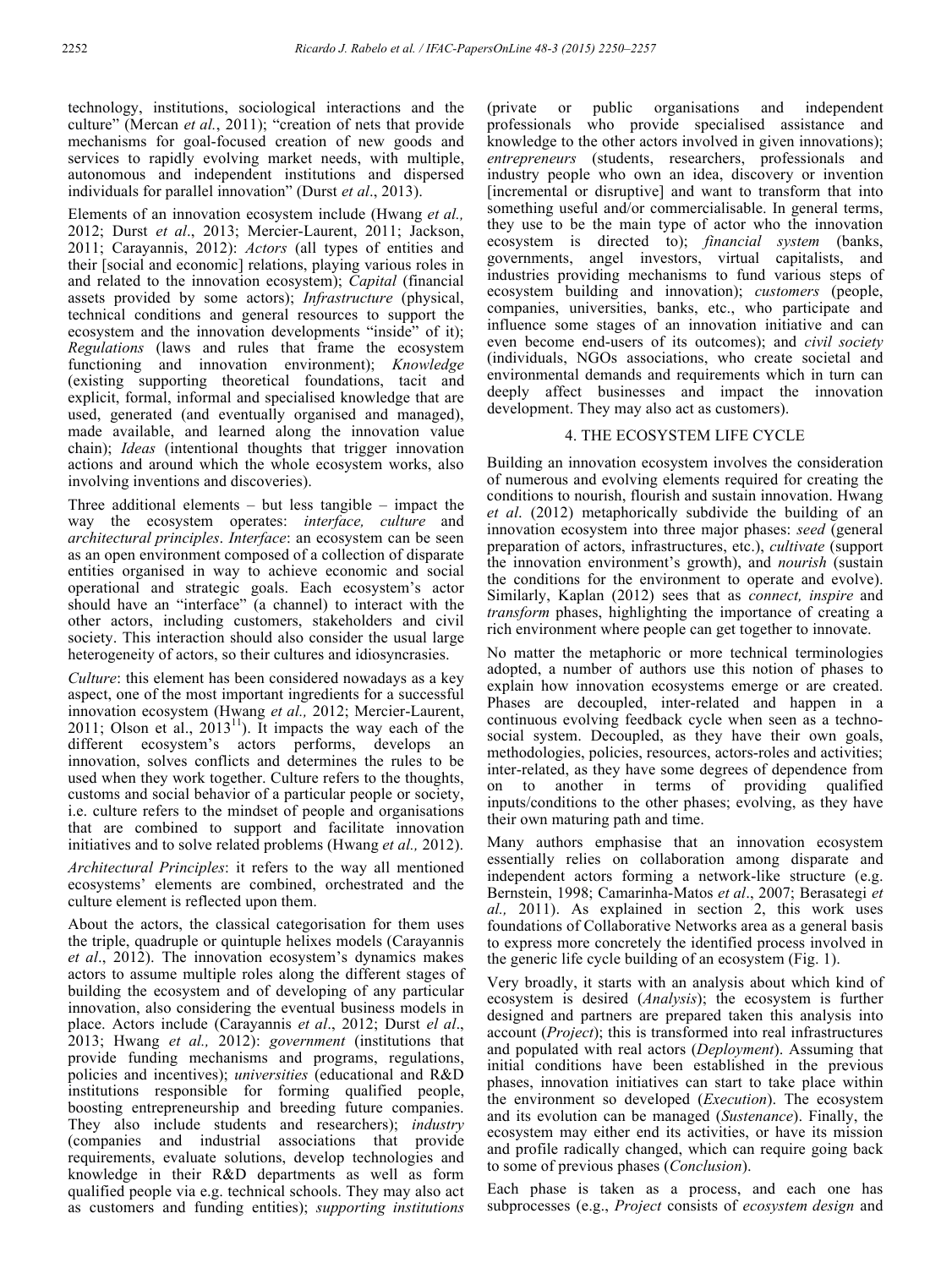*ecosystem preparation*) and activities (the set of actions performed within each subprocess). They mostly run in parallel as phases are decoupled. They are executed by some actors and may be managed by stakeholders (university, local government, civil association, etc.). In Figure 1, subprocesses' boxes are somehow blurred illustrating that subprocesses are not predefined and fixed in scope and sequence. Yet, that some of them or of activities may be not considered as relevant for a given ecosystem. Dashed arrows try to represent this variability but at the same time present<br>the "typical" information flow observed among the "typical" information flow observed phases/process and subprocesses.



**Fig. 1.** Innovation Ecosystem Life Cycle

Phases are also self-evolving (circled arrows illustrate this feedback), repeated as the ecosystem goes through stages of development and growth in time. The necessary stages and dynamics of the ecosystem evolution depend on the different pace of actors' assimilation capacity, its level of harmonisation, culture, and on the availability and quality of the required means for the subprocesses at hand (Hwang *et al*., 2012; Vicente-Molina *et al.*, 2013; Janaratne, 2014).

Subprocesses are not seen as discrete steps. For example, *recruiting actors* and *building actors' preparedness* are permanently running in an independent way to sustain new members to be always attracted for the ecosystem (and eventually formally recruited, trained and/or managed).

Several subprocesses' activities may be circularly dependent on one each other. The pace and the success of these activities may be impacted due to many factors, like the different maturity levels of involved actors, insufficient general infrastructure and resources, weak initial ecosystem strategy, changes in the coordination team (if any), and others. This turns the general process into a "zigzagging" through which the outcome is iteratively refined, but creating management complexity.

Subprocesses may go through *stages* of maturity of technical and management capabilities as well as may need very specific instantiations for the case. For example, *regulatory analysis* in one of the activities within the *Ecosystem Strategic Analyses* subprocess. But which and how existing regulations should be changed to leverage the tackled innovation environment? Which actors should be involved in this action? How long will this take, including political calendar? Can regulations be changed at once or should they be gradually modified? What is the impact of changes on the innovation process and which part of the life cycle will be affected? How does local culture impact the regulations deployment? How prepared current infrastructures are to respond to such new regulations? This example is only one amongst hundreds of others, making the building of an innovation ecosystem complex, time consuming, and eventually a continuous evolution process.

While governance issues may be handled as a (hard) programme management task delimitating rights and duties of all actors when performing their roles, the technical part of *what*, *how*, *when*, *with who* and *where* to do the actions in each subprocess cannot. According to Hwang *et al.* (2012), the right "seasoning" for a successful implementation of innovation ecosystems depends fundamentally on the right quality of ingredients and their right combination at the right time for every single innovation being handled. This demands experience and technical knowledge from the actors involved in each subprocesses' activity (Fransman, 2010), as they must develop adaptations to local conditions, culture and planned goals, considering the required and available investments.

The involvement of the actors in terms of intensity of participation, inter-relationships, and roles in each phase, subprocess and activities may also vary and can also present some overlapping. For example, the participation of supporting institutions' representatives might not be necessary in the *strategic policies definition*, but they use to be crucial in the *ecosystem operation* subprocess. Government is normally directly or indirectly involved in all subprocesses, but not necessary in all of their activities.

Innovation can be by of any type, originated within any subprocess and can be led by any actor type. For example, while plenty of e.g. novel products are being devised by manufacturers and entrepreneurs, other innovations can be triggered, e.g. by the bank sector to offer novel services to better support the actors recruiting subprocess; or by universities to provide on-demand courses based on novel business models; and so forth.

#### *4.1 Analysis Phase*

-

Take strategic decision of creating an innovation ecosystem in the given region. It is usually led by governments or universities. This phase has two main subprocesses.

#### I. Definition of Strategic Policies & Principles

Strategic discussions among government (local, regional or national), stakeholders and relevant decision-makers about the vision and the desired role of innovation ecosystem in a given area. This involves defining social objectives; macro objectives, mission and core values supported by risk and feasibility analysis; analysis of systemic cause-effect relationships, definition of scope and structural dimension (the consideration of already existing incubators, R&D centers and industrial initiatives); SWOT-like analyses; business *canvas* and general analysis of existing and desired conditions, and the conditions to bridge the gap and create a roadmap for change. Usually different dimensions (e.g. educational, infrastructural, technological, industrial and entrepreneurial) and levels are tackled for the particular case. The introduction of innovation-related initiatives should be gradually implemented – starting from primary school, which includes "mindset" aspects, like tolerance to diversity, creativity, curiosity, and how people deal with unsuccessful actions; or how local and regional government can work together to improve the image of the location in terms of social inequality so as to attract more talented people<sup>5</sup>.

Basic output: the decision (or not) to implement the envisioned innovation ecosystem and initial roadmap.

<sup>5</sup> e.g. http://www.ecosysteminsights.org/how-one-small-city-vcs/ about Helsinki city. There are many reports, white papers and blogs describing initiatives equivalent to this subprocess in several cities all over the world, like in Boston, Austin, Barcelona and London, just to mention few.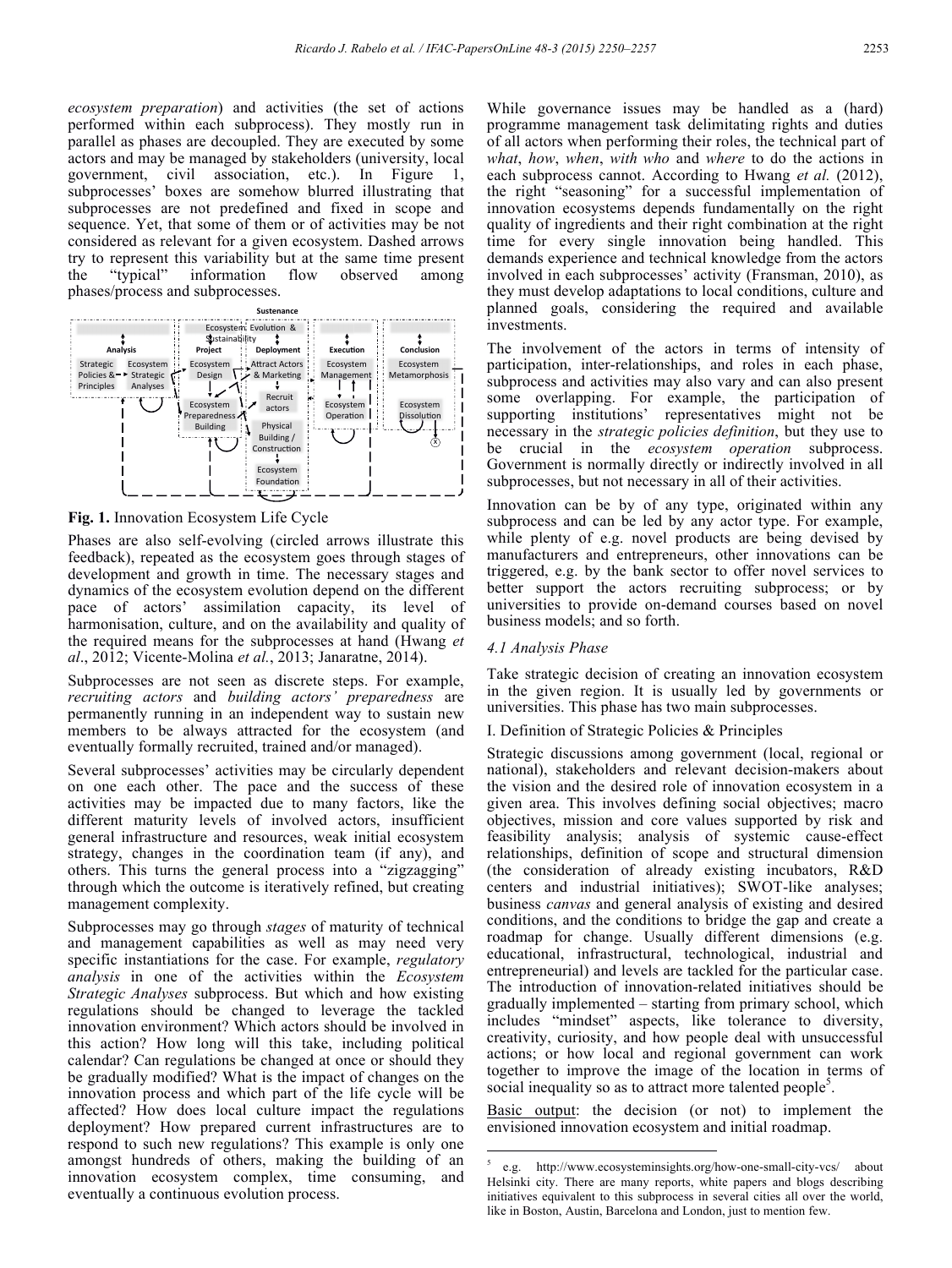# II. Ecosystem strategic analyses

Strategic discussions and decisions about how to implement the desired or general ecosystem, the steps and timing. Actions usually involved: deep analysis of local conditions, deployment models (e.g. centralised in a given city area; partially spread over different areas and institutions; or if it will be integrated to other ecosystems), the region's business vocation, innovation and entrepreneurship culture, actors to involve and their roles and competencies, policies for actors' preparedness, project planning of local resources, infrastructures, regulations and funding schema.

Regarding the deployment model, there are important factors: Porter (1998) and Gertler (2007) point out the pros of actors' physical proximity. Fitjar *et al.* (2011) highlight that a centralised approach has limitations regarding e.g. scale and partner complementarity. Hwang *et al*. (2012) advocate that widely distributed ecosystems have the potential to overcome local limitations and to expand the innovation impact. Innovation ecosystems projects may be created on top of an extant basis, encompassing R&D institutions, incubators, technology parks and industry clusters.

Basic output: localisation decision and deployment model, ecosystem requirement in terms of regulations, of general actors' preparedness and of basic infrastructures.

Consultants and R&D institutions<sup>6</sup> use to be the main actors helping governments or other organisations in this phase.

# *4.2 Project Phase*

Design and take all steps to prepare the underlying conditions for building the ecosystem. This is done taking into account outputs of Phase 1. This phase has two main subprocesses.

# I. Ecosystem Design

Define the ecosystem's "architecture", its components, types of actors, roles and relationships, infrastructure requirements, governance model, operating and business models, bylaws, code of ethics, incentives and mechanisms to attract actors.

Basic output: ecosystem mid and low level "specifications".

# II. Ecosystem Preparedness

Define and plan (and milestones) actions related to preparing involved actors, infrastructures, laws and proper regulations to cope with the ecosystem's requirements and mid and low level specifications, along future stages of evolution.

Basic output: ecosystem's "environment" gradually prepared.

Consultants and R&D institutions are usually the main actors to assist the decision-makers involved in this phase.

# *4.3 Deployment Phase*

Formally establish the designed ecosystem, transform specifications into infrastructures and populate with real actors. This phase has four main subprocesses.

# I. Attract Actors & Marketing

Detailed design and execution of actions to publicise the ecosystem to attract qualified actors.

The rollout may be variable as it depends on available resources, prepared supporting actors and regulations, and local culture. This involves actions like offering dedicated innovation programs in universities, financial benefits for startups, incentives for boosting the creation of spin-offs, making university curricula flexible, innovation competitions and prizes, and city hall involvement in easing housing costs.

This subprocess gives feedback to the previous subprocesses, helping refine ecosystem preparedness directives. For example, in terms of comprehensive initiatives (of government, universities and private investors) to guide students in creating spin-offs, maturing ideas to attract funds for business development (via e.g. workshops, competitions and accelerators), to coach them and fora to meet investors. All this helps innovators to be incubated (or readily transformed in a startup and installed in some locations) and be coached again if the innovation outcomes succeed<sup>7</sup>. Initiatives like these have been also used as a mechanism to attract people to the ecosystem.

Basic output: attraction plan definition and execution.

### II. Recruit Actors

Attract participants according to preparedness directives and rules. The way this can be carried out is variable, depending on many factors, in particular on the maturity level of innovation culture in the chosen region. For example, actors can be first pre-selected (based on e.g. technical competencies, ideas, reputation, social capital, collaboration history and trustworthiness) and then sent to targeted courses; or such courses can be openly offered; other courses can be suggested by mentors once they consider that the entrepreneurs' ideas have good business potential. There are areas where the system's behavior is "emerging and selfmanaged" without formal mechanisms for recruiting, since the involved actors respect a general code of ethics and bylaws of the leading institutions<sup>8</sup>.

This kind of more formal recruiting does not apply to R&D institutions, banks and governments. This category of actors, crucial for innovation ecosystems, normally develops or receives external advisory to create specific conditions and services to support and help actors along an innovation.

This is all about not only attracting and recruiting actors, but also and very much importantly, keeping them integrated, permanently improved and evaluated, and aligned with the ecosystem's goals and regional strategic objectives.

Basic output: actors recruited and "ready" to start playing their roles.

III. Physical building construction

-

Make available suitable facilities to support the diverse types of actions required throughout the innovation life cycle, following the requirements and guidelines indicated in the design subprocess. Facilities can include meeting rooms, labs, common equipment, water, gas, electricity, furniture, air conditioning, communication infrastructures, restaurants and leisure areas, transport accesses, etc., and even some small housing built or leased. Depending on the deployment model, this can also involve joint involvement with the city council in planning new bus lines, bike lanes, etc.

Having a dedicated physical precinct specifically built to shelter innovation projects is not mandatory. Facilities can be housed or consider e.g. established parks, R&D institutes, incubators and private companies' labs, where the ecosystem can act as a "virtual entity" on top of existing infrastructure (this seems to be the most typical model). Facilities can be

<sup>7</sup> e.g. http://vms.mit.edu and http://www.endeavor.org (and its diverse branches in many countries).

 $\overline{a}$  $6$  e.g. http://www.t2vc.com and MIT (http://ipc.mit.edu/).

<sup>&</sup>lt;sup>8</sup> In Silicon Valley, for instance, there are daily reports that inform which actors have been acting improperly (Hwang *et al*., 2012).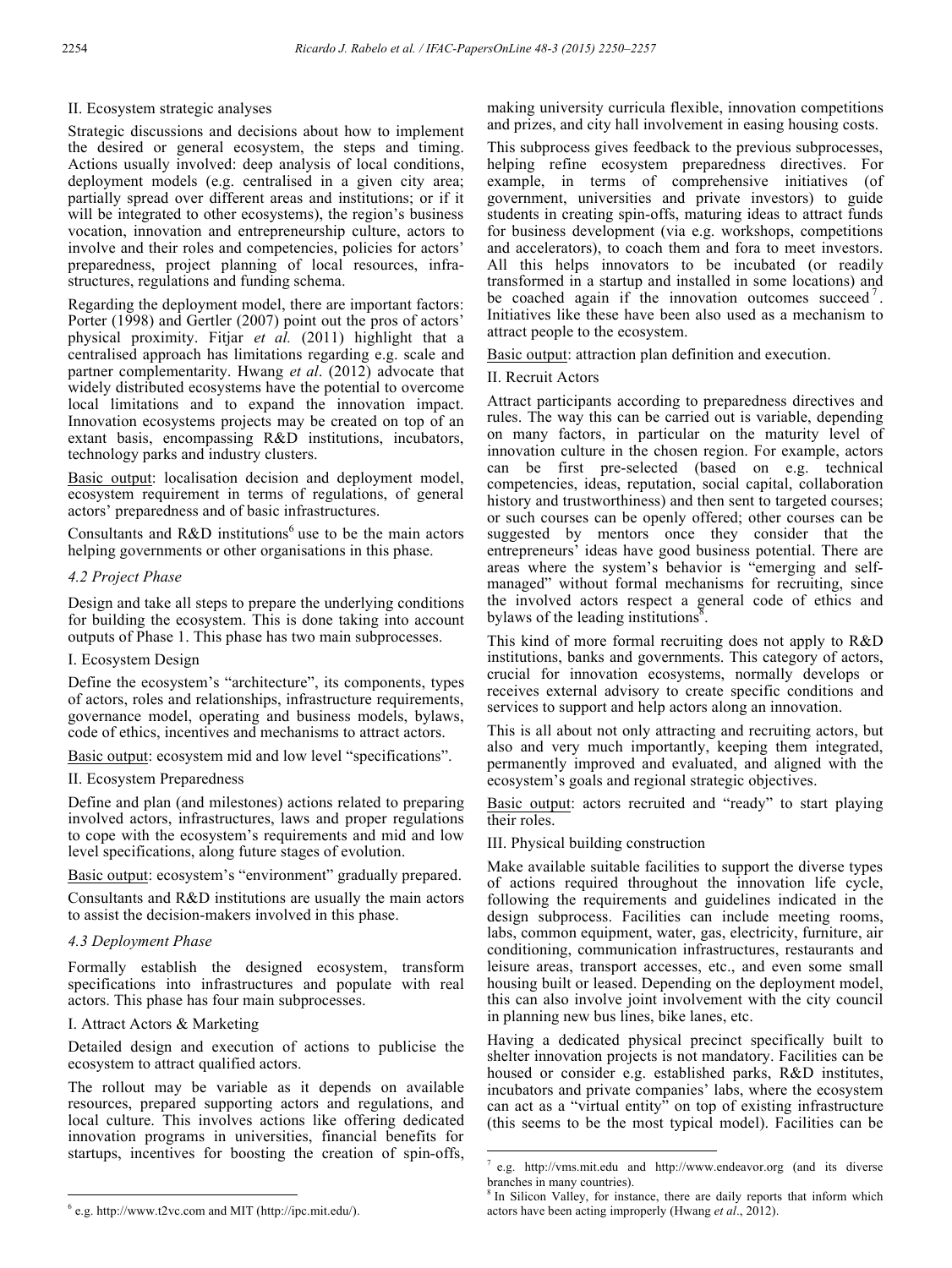very small and spread over some city areas, composed of some meeting rooms and basic staff. They may even not "exist" in a formal manner" .

Basic output: facilities to "operate" the innovation process (gradually built) and be used by the ecosystem's actors.

#### IV. Ecosystem foundation

Official organisational foundation of the innovation ecosystem, when pertinent. Depending on the deployment model and taxation laws as well as legal incentive mechanisms, this can involve a legal or more formal establishment of the ecosystem. Other actions may include hiring administrative staff, creation of visual identity, etc.

Administrative staff can include very specialised people, like business brokers, mediators, network orchestrators, accountants, lawyers expert in IPR and technology transfer, patents, contracts, trading regulations, etc.. All this in turn can be offered "as a service" by specialised companies<sup>11</sup>

Basic output: ecosystem officially established.

Construction companies, senior R&D researchers, lawyers are usual main actors guiding decision-makers in this phase.

### *4.4 Execution Phase*

This phase is responsible for managing the operation of the entire ecosystem. This phase has two main subprocesses.

#### I. Ecosystem Management

This includes management activities of the ecosystem as an system entity, and can cover two levels:

- The implementation of the ecosystem itself: depending on the devised strategy to build the ecosystem, this level can be responsible for managing all the building phases;
- The daily operation of the ecosystem once it has been launched. This involves the ecosystem management at operational level (personnel financial, organisational, technological, governance), including the "performance and behavioural" management of actors and hence the adding of new ones, their inclusion into the system and their exiting or exclusion from the system. This activity is also responsible for providing information for stakeholders to help monitoring ecosystem's results against the strategic objectives defined in the first phase.

Several authors stress the importance of using correct performance indicators as a tool for ecosystem management, and highlight the negative impact of incorrect indicators that threaten the ecosystem's sustainability. Negative impacts come from a myopic vision of some managers, who treat the innovation ecosystem (and the innovation development itself) as a traditional company. Devising adequate performance indicators to manage innovation is not an easy task and has been tackled by several authors (e.g. Birchall *et al*., 2004).

Basic output: management initiatives, creation of a suitable, friendly and trustworthy working "atmosphere", creation of management reports and performance indicators.

# II. Ecosystem operation

 $\overline{a}$ 

This subprocess manages the aspects related to the innovation initiatives themselves carried out "inside" the ecosystem, their developments, problems, results and impacts.

The way this can be done depends on the ecosystem's size,

sectorial scope, adopted governance model, bylaws, operating rules and principles. These are influenced by many factors, such as local culture, actors' trustworthiness and preparedness level for collaborating in open environments; legal framework and respect for IPR; funding and technological transfer schema, degree of involvement of private investors; exploitation plans; and innovation models (e.g. closed, open, network) and planned results.

Every innovation initiative can be developed in very different ways within an ecosystem. For example, in one given innovation initiative the closed and very linear model can be adopted, with a high care about IPR protection and ideas disclosure, very formal rules and tight monitoring. In another case, it can be treated as something unique and self-managed, so the innovation "path" is serendipitous and does not follow a predefined model; IPR protection is negotiable, and the level of idea disclosure is variable according to needs, rules are informal and loosely monitored. To be noted that an innovation initiative not necessarily aim to have a ready commercialisable outcome in its first development stage.

| Cosystem Vyolution & Sostainability<br>Conclusion<br><b>Analysis</b><br>Project<br>Execution<br>Deployment<br>Econstem<br>Econytem<br>Econyten<br>arawie<br>Ecosystem<br><b>Miract Actives</b><br>Metamorphosis<br>Policies & = > Strategic<br>Design<br>& Marketing<br>Analyses<br>Recruit<br>Ecosystem<br>Ecousters<br>Econotem<br>actives.<br>Operation<br>Preparedness<br>Dissolution<br>RubSno<br>Physical<br>Rullding a<br>onstruction<br>Ecosystem<br>Enrindation<br>Instantiation "variables": | 1st filter<br>2 <sup>nd</sup> filter<br>oΩ<br>m<br>г<br>п<br>oo <sup>o</sup><br>000<br>r<br>$\Box$<br>$\Box$<br>o.<br>Ω<br>Phase 4:<br>с<br>project<br>Phase 3:<br>launching<br>Phase 2:<br>project<br>detailed<br>development<br>analysis of<br>and marketing<br>Phase 1: ideas<br>hest ideas<br>analysis<br>generation and<br>conceptual<br>development | <b>Products</b><br><b>Services</b><br>Processes<br>Knowledge<br><b>Business</b><br><b>Marketing</b><br>"Lessons" |
|--------------------------------------------------------------------------------------------------------------------------------------------------------------------------------------------------------------------------------------------------------------------------------------------------------------------------------------------------------------------------------------------------------------------------------------------------------------------------------------------------------|-----------------------------------------------------------------------------------------------------------------------------------------------------------------------------------------------------------------------------------------------------------------------------------------------------------------------------------------------------------|------------------------------------------------------------------------------------------------------------------|
| <b>Models:</b> state gate, chain link, open innovation, networked innovation, "rainforest",                                                                                                                                                                                                                                                                                                                                                                                                            |                                                                                                                                                                                                                                                                                                                                                           |                                                                                                                  |
| Approaches: co-creation, collaborative innovation,                                                                                                                                                                                                                                                                                                                                                                                                                                                     |                                                                                                                                                                                                                                                                                                                                                           |                                                                                                                  |
| <b>Processes:</b> $\langle$ how innovation is conducted $\rangle$                                                                                                                                                                                                                                                                                                                                                                                                                                      |                                                                                                                                                                                                                                                                                                                                                           |                                                                                                                  |
| ICT: tools, platforms, environments, services,                                                                                                                                                                                                                                                                                                                                                                                                                                                         |                                                                                                                                                                                                                                                                                                                                                           |                                                                                                                  |
| Actors: < who are involved along the innovation life cycle >                                                                                                                                                                                                                                                                                                                                                                                                                                           | Techniques: canvas, governmental/private/hybrid Programs, coaching, acceleration,<br>Funding & mechanisms: angels, government, crowdsourcing, virtual capitalists, pay-forward                                                                                                                                                                            |                                                                                                                  |
| <b>Structure:</b> spin-offs, startups, established companies,                                                                                                                                                                                                                                                                                                                                                                                                                                          |                                                                                                                                                                                                                                                                                                                                                           |                                                                                                                  |
|                                                                                                                                                                                                                                                                                                                                                                                                                                                                                                        | Placement: incubators, companies, tec parks, universities, public labs,                                                                                                                                                                                                                                                                                   |                                                                                                                  |
|                                                                                                                                                                                                                                                                                                                                                                                                                                                                                                        | Funnel picture 's source: Clark, K. B., and S. C. Wheelwright. Managing New Product and Process                                                                                                                                                                                                                                                           |                                                                                                                  |
| Development: Text and Cases. Free Press, NY, 1993.                                                                                                                                                                                                                                                                                                                                                                                                                                                     |                                                                                                                                                                                                                                                                                                                                                           |                                                                                                                  |

# **Fig. 2.** Innovation ecosystem and the innovation process

Literature and research projects<sup>4</sup> presents several models, methodologies, mechanisms and ICT platforms to support innovation. This means that an ecosystem should hold any instantiation of the innovation "framework". Figure 2 tries to illustrate a range of possibilities. For example, while a given initiative follows a funnel-like model, it is not necessarily a completely linear process. Actors may enter and leave throughout the process initially using an open network model, then later a closed one. The model can be formalised or informal; the process may have investors involved from the first or only in the second part of the funnel; entrepreneurs' business may be accelerated to refine the product's business plan so as moving the current implementation environment to a proprietary platform provided by a large ICT company, which in turn is interested to have some participation in a future launched company; this interest only has come up after having some partial prototype tested close to prosumers via a collaborative web-based tool regarding the innovation's development plan; this supporting tool (whose development was funded via a crowdsourcing scheme) was got from a university's spin-off thanks to fair technologic transfer mechanisms; the new company can start its activities in a given technology park due to a better legal support for adapting the envisaged product according to national regulations; etc.

Basic output: management initiatives; maintenance of the suitable, friendly and trustworthy working "atmosphere";

<sup>&</sup>lt;sup>9</sup> In Silicon Valley, for example, people meet in cafes and further develop the ideas in more proper places (Hwang *et al*., 2012). 10 For example, http://vms.mit.edu.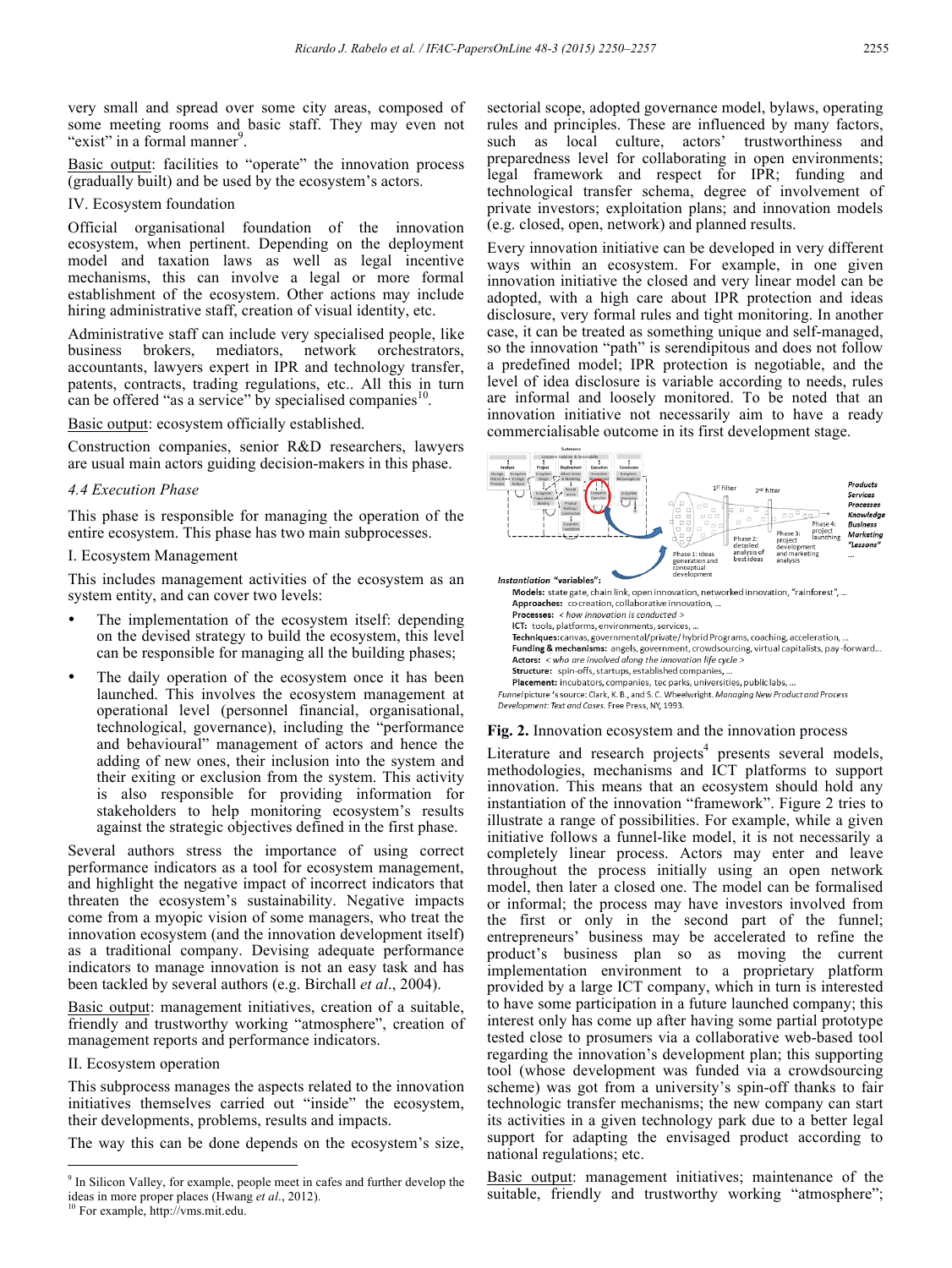management reports and performance indicators at more individual levels; innovation outcomes (products, knowledge, newer ideas and models, "lessons learned", etc.); the management of these resulting assets from a knowledge management perspective.

In general terms, all actors use to get involved in this phase. Actually, this is the subprocess where the ecosystem runs at the full force and mostly shows its strength and vigour.

#### *4.5 Conclusion Phase*

This phase is basically responsible for handling issues that deeply impact the continuation of the ecosystem's life. This phase has two main subprocesses.

### I. Ecosystem Metamorphosis

Occasionally the ecosystem's mission or profile must radically, creating the need for deeper reflections and hence big changes in the ecosystem (as a whole or in some parts of it). This may happen as a consequence of e.g. changes in regional strategic directions and policies, of internal or external socio/economic factors, or of lessons learned in the ecosystem operation.

Basic output: reflections and suggestions of new requirements for the "new version" of the ecosystem.

### II. Ecosystem Decommission

This subprocess refers to handling issues related to the ecosystem closure - as whole or relevant parts of it - also considering eventual legal regulations. A number of more "drastic" factors can lead to this, like the ecosystem's outcomes are far below after some time; some crucial actors are no longer committed; different political priorities leading to e.g. too large cuts in government funds; IPR rules haven´t been respected so both entrepreneurs and industry no longer trust in the system; minimum infrastructures didn´t get ready within an acceptable time; and natural disasters.

Important to mention that a decommission does not mean ending the ecosystem overnight. Those drastic factors can impact the ecosystem at different levels so it (or part of it) may gradually vanish over years.

Basic output: final report with the analysis of the innovation ecosystem life cycle and the reasons and justifications about why the ecosystem is going to be decommissioned.

Ecosystem and regional stake-holders, lawyers, government and other decision-makers are usually the main actors involved in this phase.

#### *4.6 Sustenance Phase*

This phase is responsible for handling the future evolution and viability of the ecosystem, i.e. for managing the ecosystem's life cycle. This phase has one main subprocess, but which crosses, impacts and receives feedbacks from all the other subprocesses.

#### I. Ecosystem evolution and sustainability

It can be said that while the *ecosystem management* subprocess (4.4.I) handles the ecosystem at the *operation* management level and only focuses on the daily running of the ecosystem, this subprocess actually corresponds to *tactical and strategic* management levels that *all* phases (intrinsically or explicitly, informally or formally) have when performing their actions.

The actions to perform within this subprocess include minor or mid-level changes of the ecosystem, including policies, architecture, physical structure, governance rules and actors'

roles, taking into account political directions and priorities, societal/actors feedbacks, business models and trends, etc. This subprocess also comprises situations of actors decommissioning as they may come and go throughout the ecosystem's life span.

Different management approaches and key performance indicators may be applied, depending on: the adopted deployment, governance and (eventual) business models; strategic goals and control mechanisms; ecosystem design; and actors' profile and their level of preparedness.

Basic output: permanent feedback about the ecosystem's status to relevant stakeholders and ecosystem managers.

Ecosystem stake-holders, government and other decisionmakers are usually the main actors involved in this phase.

Having presented the life cycle and underlying vision, we define an innovation ecosystem as a strategic macro-level social actor that can support governments and institutions when conceiving their plans of social and economic development. It acts as a catalyzing environment that aligns independent actors, regulations and supporting elements to leverage actors playing their roles in an organised and collaborative way towards developing innovations. In more detailed terms, we defined it as an open, dynamic, sustainable and evolving networked business environment, which drives the transformation of ideas into valuable outcomes under possible and varied business models, supported by capital and by heterogeneous actor's knowledge and infrastructures, constrained by policies, regulations, governance and culture.

### 5. OUTLINE AND CHALLENGES

Literature discusses many cases on building ecosystems, and reasons for positive and negative results<sup>11</sup>. Negative reasons include (e.g. Lundvall *et al.*, 2002; Hwang *et al.,* 2012; Howells, 2005): inadequate local mindset for innovation; lack of actors' preparedness and suitable legal frameworks to work in a coordinated, convergent and trustful way; underestimation of the difficulties and time required for reaching the necessary level of preparedness; insufficient cash flow throughout the whole innovation chain; managing the ecosystem as a traditional company without understanding the intrinsic characteristics of innovation; endogenous intellectual environment with low diversity; attempting to replicate successful cases without understanding their unique environment; inadequate infrastructures and supporting institutions; low quality of life of cities; no comprehensive technology transfer mechanisms.

Lessons from successful initiatives include an environment with (e.g. Genome<sup>1</sup>, 2012; Durst *et al.*, 2013; Hwang *et al.*, 2012): trustworthy and open; low bureaucracy and transaction costs; money flow along the entire innovation process; flexible innovation and business models; collaborative and sharable environment; fair business spirit; altruism, voluntarism, partnership and leadership; prepared supporting institutions and legal frameworks; clear and transparent operating rules; fair management of actors; respect for IPR and knowledge transfer schema; good integration with civil society; diversity of culture and thoughts; "acceptance" of failure as learning; and city infrastructure and social atmosphere.

-

<sup>&</sup>lt;sup>11</sup> This includes an assessment presented by many ecosystems' "managers" during the special panel on innovation during the 2015 G20 Summit http://www.choosebrisbane.com.au/G20-Brisbane/Global-Cafe/Digital-Age